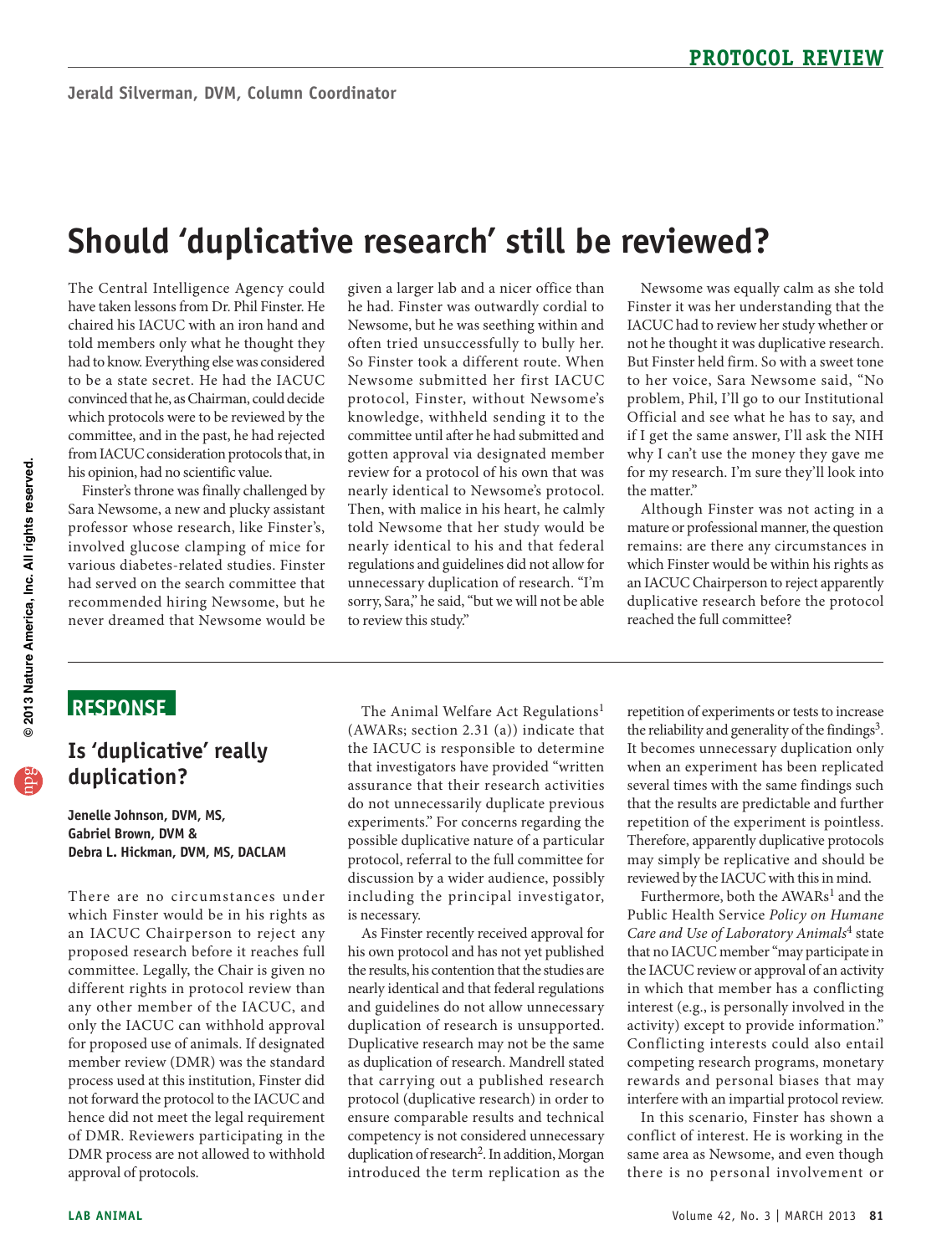may request that the member be excluded monetary gain for either, 'first-to-publish' status may be at stake and just as valuable. The ARENA/OLAW IACUC guidebook states that if an investigator submitting a protocol believes that an IACUC member has a potential conflict, the investigator from reviewing the protocol<sup>5</sup>. It is our opinion that Newsome should resubmit her protocol with a request that Finster be excluded from the protocol review owing to a conflict of interest.

- 1. Animal Welfare Act Regulations. Code of Federal Regulations. Title 9, Chapter 1.
- 2. Mandrell, T.D. Alternatives and the Animal Welfare Act. *AWIC Newsletter* **2** (1991). <[http://](http://www.nal.usda.gov/awic/newsletters/v2n1.htm) [www.nal.usda.gov/awic/newsletters/v2n1.htm](http://www.nal.usda.gov/awic/newsletters/v2n1.htm)>
- 3. Morgan, D. Avoiding duplication of research involving animals. Occasional Paper No 7. (New Zealand National Animal Ethics Advisory Committee, 2011). <http://www.biosecurity. govt.nz/files/regs/animal-welfare/pubs/naeac/ occasional-paper-7.pdf>
- 4. Public Health Service. *Policy on Humane Care and Use of Laboratory Animals* (US Department of Health and Human Services, Washington, DC, 1986; amended 2002).
- 5. ARENA/OLAW. Institutional Animal Care and Use Committee Guidebook 2nd edn. (OLAW, Bethesda, MD, 2002).

*Johnson is Assistant Lecturer, Laboratory Animal Facility, and Brown is Lecturer in Avian Medicine in the Department of Clinical Veterinary Sciences, School of Veterinary Medicine, The University of the West Indies, St. Augustine, Trinidad and Tobago; Hickman is Director, Laboratory Animal Resource Center, Indiana University, Indianapolis, IN.* 

### **ReSponSe**

#### **Above the regulations**

**Felicia ponce, RLATG, CMAR, CpIA, Kevin R. Smith, phD & C. Andrew Matchett, DVM, DACLAM** 

 takes it upon himself to act as the whole It seems appropriate that 'finster' is the German word for 'sinister'. When Finster committee, he violates regulations and guidance and probably the code of conduct of his facility. It is not necessarily the IACUC's responsibility to determine scientific value of protocols, as outlined in the Public Health Service *Policy on Humane Care and Use of Laboratory Animals* (PHS *Policy*)1 and the Animal Welfare Act and Regulations (AWARs)2.

 authority to reject a research protocol outright before it reaches the committee. The Chair's responsibilities are limited properly convened meeting of the IACUC<sup>3</sup>. should have been sent out for committee review to allow the IACUC to evaluate if so, whether duplication was justified. proposed activities. Written descriptions of all proposed activities that involve the The IACUC Chair does not have the to overseeing the coordination and implementation of effective, efficient systems for protocol and program review by the IACUC in compliance with the PHS *Policy* and the AWARs. These review activities can be carried out only at a The IACUC determines whether the proposed work is duplicative in nature<sup>2</sup> (section 2.31, d, 1, iii). Newsome's protocol whether the protocol was duplicative and, Before IACUC review, each member of the committee should be given a list of care and use of animals should be available to all IACUC members, and any member may request full committee review of those activities<sup>2</sup> (section 2.31, d, 2).

In addition, Finster should have recused himself from the review process once he initially read Newsome's protocol and found it to be nearly identical to his work. The AWARs<sup>2</sup> (section 2.31, d, 2) state, "no member may participate in the IACUC review or approval of an activity in which that member has a conflicting interest (e.g., is personally involved in the activity), except to provide information requested by the IACUC, nor may a member who has a conflicting interest contribute to the constitution of a quorum."

 When Finster copied Newsome's protocol as confidential information and include penalties of removal from the committee Newsome is correct in taking her complaint to the Institutional Official, as Finster is operating outside of his defined responsibilities as Chair of the IACUC. as his submission, he violated the AWA (regardless of the animal species involved in the protocol) and should be removed as the IACUC Chair. The AWA2 (section 2157) states, "it shall be unlawful for any member of the committee to (1) to use or attempt to use to his advantages any information which is entitled to protection and a fine of not more than \$1,000 and imprisonment of not more than one

year; or if willful, a fine of not more than \$10,000 and imprisonment of not more than three years."

- 1. Public Health Service. *Policy on Humane Care and Use of Laboratory Animals* (US Department of Health and Human Services, Washington, DC, 1986; amended 2002).
- 2. Animal Welfare Act Regulations. Code of Federal Regulations. Title 9, Chapter 1.
- 3. Silverman, J., Suckow, M.A. & Murthy, S. *The IACUC Handbook* 2nd edn. (CRC Press, Boca Raton, FL, 2007).

*Ponce is IACUC Coordinator, Smith is Associate Research Scientist and IACUC Chair, and Matchett is CM Veterinary Services Supervisor and Primary IACUC Veterinarian at Lovelace Respiratory Research Institute, Albuquerque, NM.* 

#### **ReSponSe**

#### **Conflict of interest**

#### **Karen Strait, DVM, DACLAM**

 explicit in outlining the methods by review are valid under these regulations: convened quorum of IACUC members or having the opportunity to view descriptions FCR. In this scenario, Finster is unilaterally The Animal Welfare Act and Regulations<sup>1</sup> (AWARs) and the Public Health Service *Policy on Humane Care and Use of Laboratory Animals*2 (PHS *Policy*) are which an IACUC can conduct protocol reviews. Only two mechanisms of IACUC (i) full committee review (FCR) by a (ii) designated member review (DMR) by one or more qualified IACUC members (section  $2.31(d)(2)$  of the AWARs<sup>1</sup> and section IV.C.2 of the PHS *Policy*2). The use of DMR is contingent on all members first of the proposed projects and to call for reviewing and withholding approval of a protocol of which the full committee had no knowledge. This action is clearly outside his authority as IACUC Chair. In addition to behaving in a vindictive and unprofessional manner that jeopardizes Newsome's NIH funding, Finster is putting his institution at risk.

 the veterinary consultation) before formal for ensuring completeness of an application Some IACUCs choose to carry out an administrative 'pre-review' (separate from IACUC review, and Finster may claim that he is doing just that. A pre-review is useful